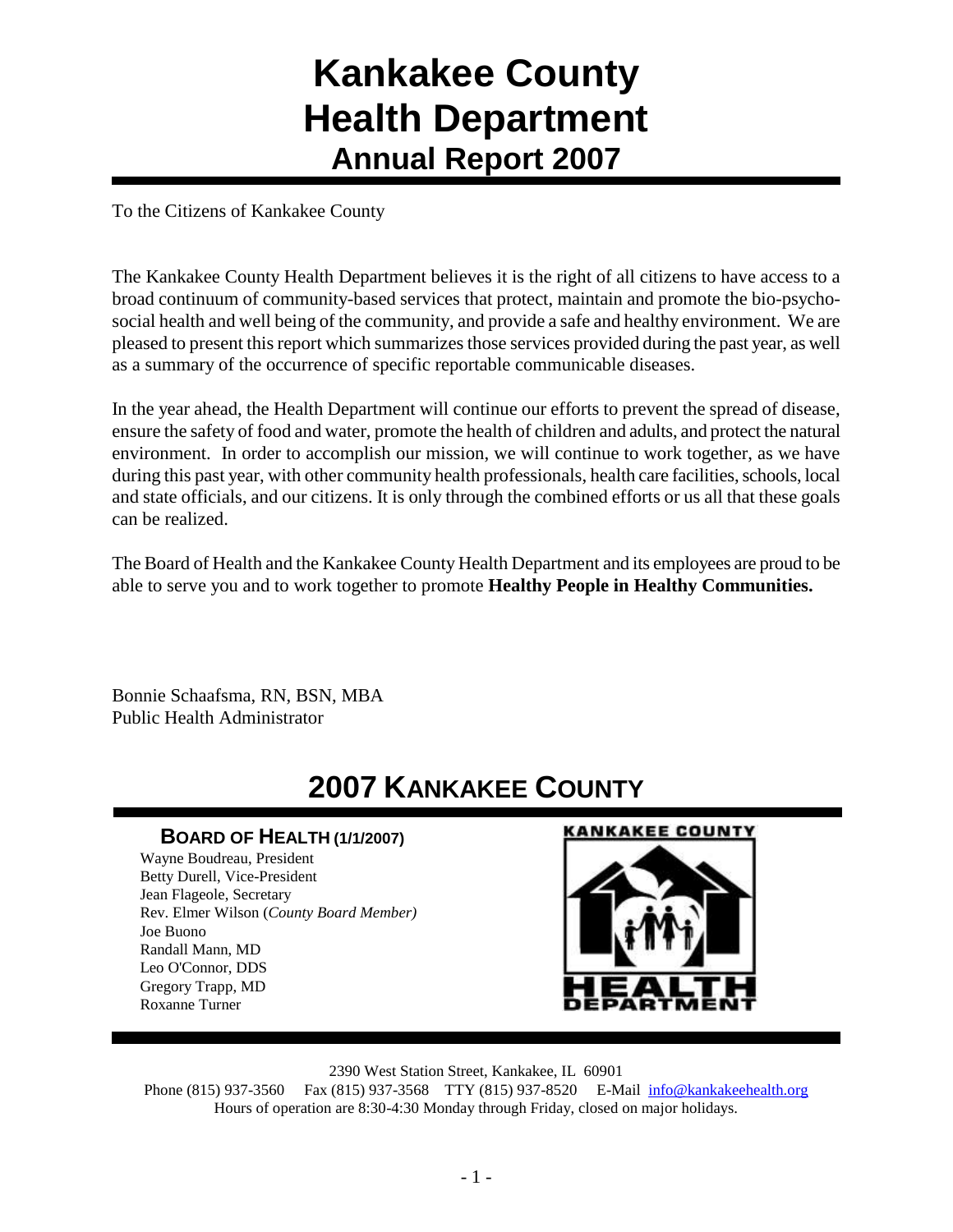#### **Environmental Health 2007** | **Health Promotion 2007**

#### *Inspections*

| Private Sewage Treatment  172 |  |
|-------------------------------|--|
|                               |  |
|                               |  |
|                               |  |
| <b>Permits Issued</b>         |  |
|                               |  |
|                               |  |
| Licenses Issued               |  |
|                               |  |
|                               |  |
|                               |  |
|                               |  |
|                               |  |

#### *Health Education*

| Baby Think It Over participants  101          |
|-----------------------------------------------|
|                                               |
| Kankakee County Teen Conference students .528 |
| Preparation for Adolescence Conference 168    |
|                                               |
| Breast & Cervical Cancer Screenings           |
|                                               |
|                                               |
|                                               |
|                                               |
|                                               |
| Tobacco Prevention & Cessation                |
| Tobacco Prevention participants  1,382        |
| Prevention Education presentations46          |
| Freedom From Smoking participants28           |
|                                               |
|                                               |

#### **Chronic and Communicable Disease 2007**

#### *Reportable Diseases*

| Acquired Immunodeficiency Syndrome 0 |  |
|--------------------------------------|--|
|                                      |  |
|                                      |  |
|                                      |  |
|                                      |  |
|                                      |  |
|                                      |  |
|                                      |  |
|                                      |  |
|                                      |  |
|                                      |  |
|                                      |  |
|                                      |  |
|                                      |  |
|                                      |  |
|                                      |  |
|                                      |  |
|                                      |  |
|                                      |  |
|                                      |  |
|                                      |  |
| Streptococcal Infections (Group A)1  |  |
|                                      |  |
|                                      |  |
|                                      |  |
|                                      |  |
|                                      |  |
|                                      |  |
|                                      |  |
| Sexually Transmitted Diseases        |  |

| <b>Sexually Transmitted Diseases</b> |  |
|--------------------------------------|--|
|                                      |  |
|                                      |  |

#### *Tuberculosis*

| <b>Lead Screening Program</b>           |  |
|-----------------------------------------|--|
|                                         |  |
|                                         |  |
|                                         |  |
| Environmental inspections + HUD grant37 |  |
|                                         |  |

#### *Hearing and Vision Screening*

| Preschool                                  |
|--------------------------------------------|
|                                            |
|                                            |
|                                            |
| School age                                 |
|                                            |
|                                            |
|                                            |
|                                            |
|                                            |
| Schools Oral Health                        |
| Fluoride Rinse Program (Grades 1-8) 1,392  |
| <i><b>Special Immunization Clinics</b></i> |
|                                            |
| Total pneumonia vaccine doses37            |
| <b>HIV Testing and Counseling Program</b>  |
|                                            |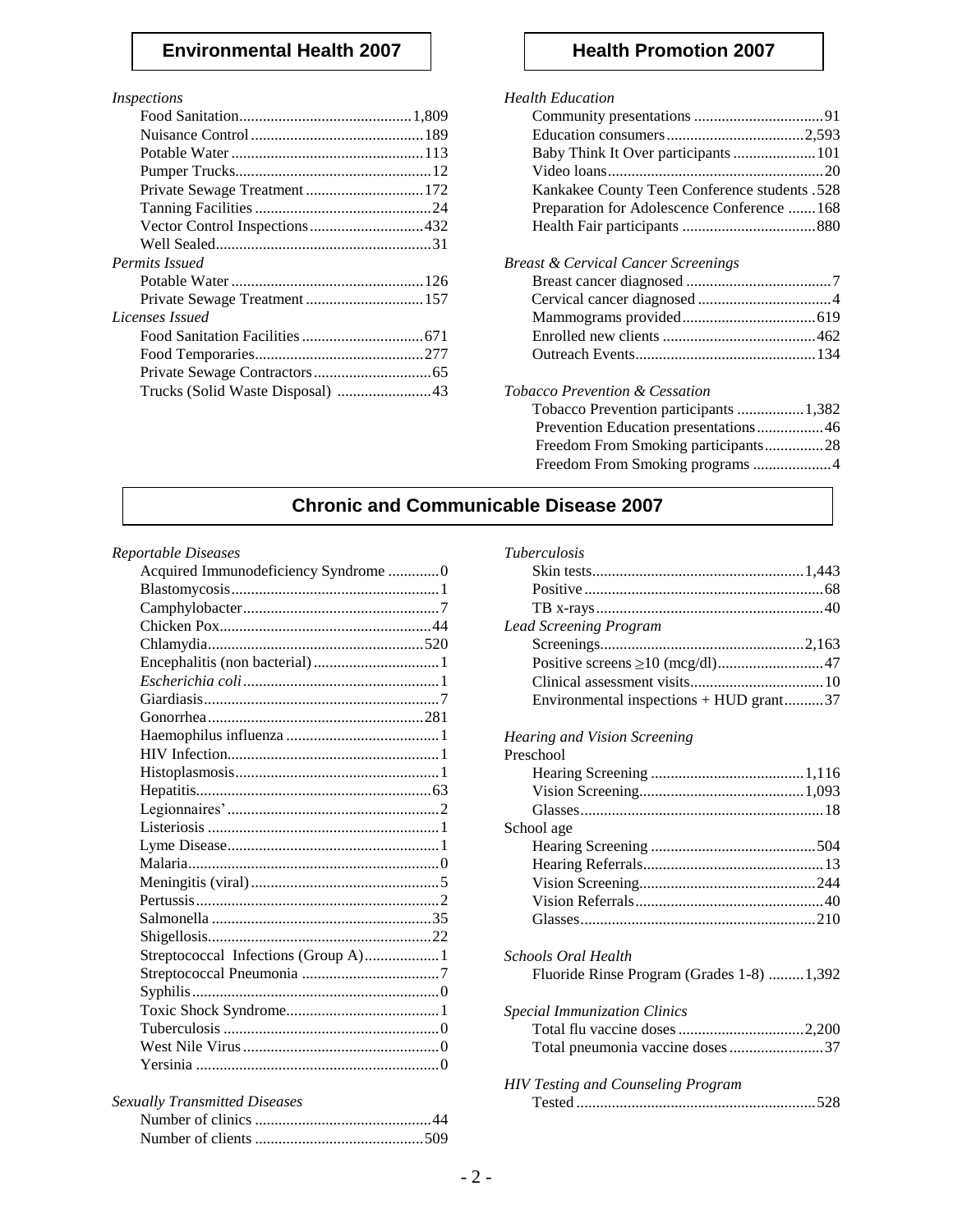#### **Maternal Child Health 2007**

| Childhood Immunization              | Doses |
|-------------------------------------|-------|
|                                     |       |
|                                     |       |
| Attendance at outreach clinics  183 |       |
|                                     |       |
|                                     |       |
|                                     |       |
|                                     |       |
|                                     |       |
|                                     |       |
|                                     |       |
|                                     |       |
|                                     |       |
|                                     |       |
|                                     |       |
|                                     |       |
|                                     |       |
|                                     |       |
|                                     |       |
|                                     |       |
|                                     |       |
|                                     |       |
|                                     |       |
|                                     |       |
|                                     |       |
|                                     |       |

#### *HealthWorks*

| Comprehensive health evaluations40 |  |
|------------------------------------|--|
|                                    |  |
|                                    |  |
|                                    |  |

| <b>Family Case Management</b>  |  |
|--------------------------------|--|
|                                |  |
|                                |  |
|                                |  |
|                                |  |
|                                |  |
| Developmental Screenings 254   |  |
|                                |  |
|                                |  |
|                                |  |
| Child Health Clinic            |  |
|                                |  |
|                                |  |
|                                |  |
|                                |  |
| New clients                    |  |
|                                |  |
|                                |  |
|                                |  |
| WIC (Women Infants & Children) |  |

| NIC (Women, Infants, & Children) |  |
|----------------------------------|--|
|                                  |  |
|                                  |  |
|                                  |  |
|                                  |  |

### **Financial Report 2007**

|  | (Unaudited)                     |
|--|---------------------------------|
|  | Fiscal Year 12/01/06 – 11/30/07 |
|  | $D_{quark}$                     |

| $\mathcal{R}$ <i>revenue</i>      |  |
|-----------------------------------|--|
|                                   |  |
|                                   |  |
|                                   |  |
|                                   |  |
| Miscellaneous Revenue  151,412.91 |  |
|                                   |  |
|                                   |  |
|                                   |  |
|                                   |  |
|                                   |  |

#### Revenue from Kan-



#### *Expenditures*

| Office Supplies/Postage28,203.29 |  |
|----------------------------------|--|
|                                  |  |
|                                  |  |
|                                  |  |
|                                  |  |
|                                  |  |
|                                  |  |
|                                  |  |
|                                  |  |
|                                  |  |
|                                  |  |
|                                  |  |
|                                  |  |
|                                  |  |
| Total Expenditures2,904,474.43   |  |

- 3 -